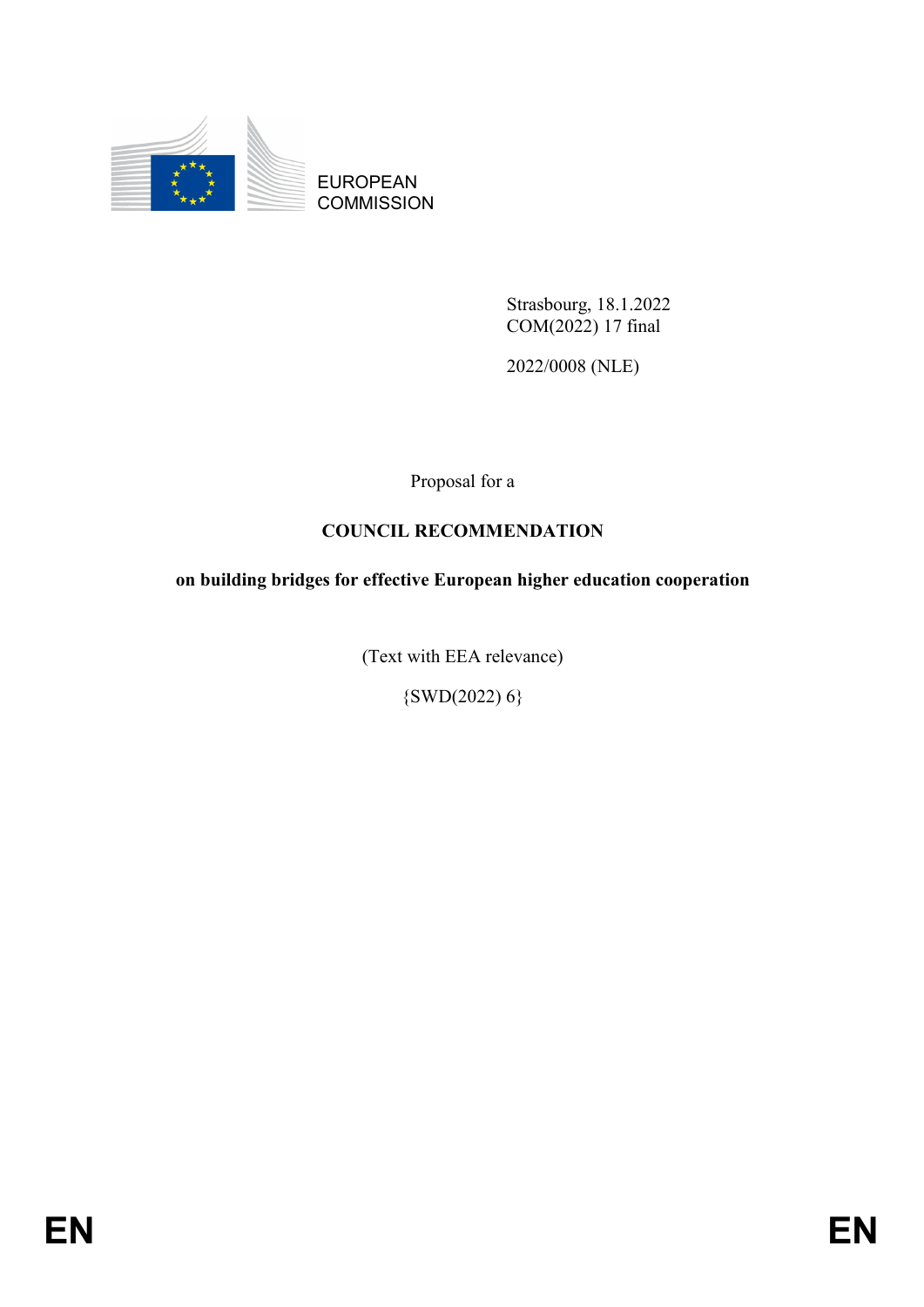### **EXPLANATORY MEMORANDUM**

### **1. CONTEXT OF THE PROPOSAL**

### **• Reasons for and objectives of the proposal**

Achieving the European Education Area by 2025 means creating a European space of learning which benefits all learners, academics and other education staff who can move freely to study and work across the EU. For this, we need European higher education institutions to be able to cooperate closer and deeper. Further implementing a European Research Area implies strengthening mobility of researchers and the flow of knowledge, incentivising investment in research and innovation, and enhancing transnational cooperation among higher education institutions, as well as with businesses and other research and innovation actors in their ecosystems. Transnational cooperation strengthens the inclusiveness, excellence, diversity, attractiveness and global competitiveness of European higher education. It contributes to equality and non-discrimination, to solving Europe's challenges on climate change, the digital transformation and aging population, equipping learners with relevant skills and knowledge, as well as to build resilience and help the recovery. It will boost higher education institutions' role on the global stage, turning Europe into a pacesetter in solving global challenges effectively and efficiently, a worldwide source of inspiration and an appealing destination for students, academics and researchers.

The current initiative builds on previous EU-level work. As a follow-up of the 2017 European Council conclusions<sup>[1](#page-1-0)</sup> that called on the Member States, the Council and the European Commission to take work forward on strengthening strategic partnerships between higher education institutions across the EU, the Commission launched in 2019 the piloting of 41 European Universities alliances under the Erasmus+ programme, complemented by the Horizon2020 programme on the research and innovation dimension. The aim was to pilot long-term structural, systemic and sustainable cooperation between more than 280 diverse higher education institutions from all parts of Europe, selected under the first two calls for proposals. The first lessons from this pilot show benefits and, by the same token, highlighted a number of challenges, such as difficulties linked to the delivery of joint transnational educational activities and programmes at all levels, including incompatible requirements preventing the award of joint degrees, including a joint European degree, or the lack of a legal statute for alliances of higher education institutions preventing them to efficiently pool resources, share infrastructure or transfer technology. This Council Recommendation on building bridges for effective European higher education cooperation constitutes a first step in addressing such challenges, with the objective that all higher education institutions in Europe, their learners, staff and researchers, can benefit from simplified transnational cooperation.

This Council Recommendation is part of the 'higher education package' announced in the Commission Work Programme 2022 under the headline ambition "Promoting our European way of life", together with a Commission Communication on a European strategy for universities. While the strategy sets a vision for the transformation of the higher education sector across Europe, the Recommendation is the first step of an incremental approach towards deeper, more sustainable and more effective transnational cooperation. The Strategy and the Recommendation broaden opportunities for innovative transnational cooperation in the higher education sector, as working together more closely is essential for the EU to consolidate its role as a global player. Hence, there is a need to bring forces together through deeper cooperation.

<span id="page-1-0"></span>

 <sup>1</sup> [14-final-conclusions-rev1-en.pdf \(europa.eu\)](https://www.consilium.europa.eu/media/32204/14-final-conclusions-rev1-en.pdf)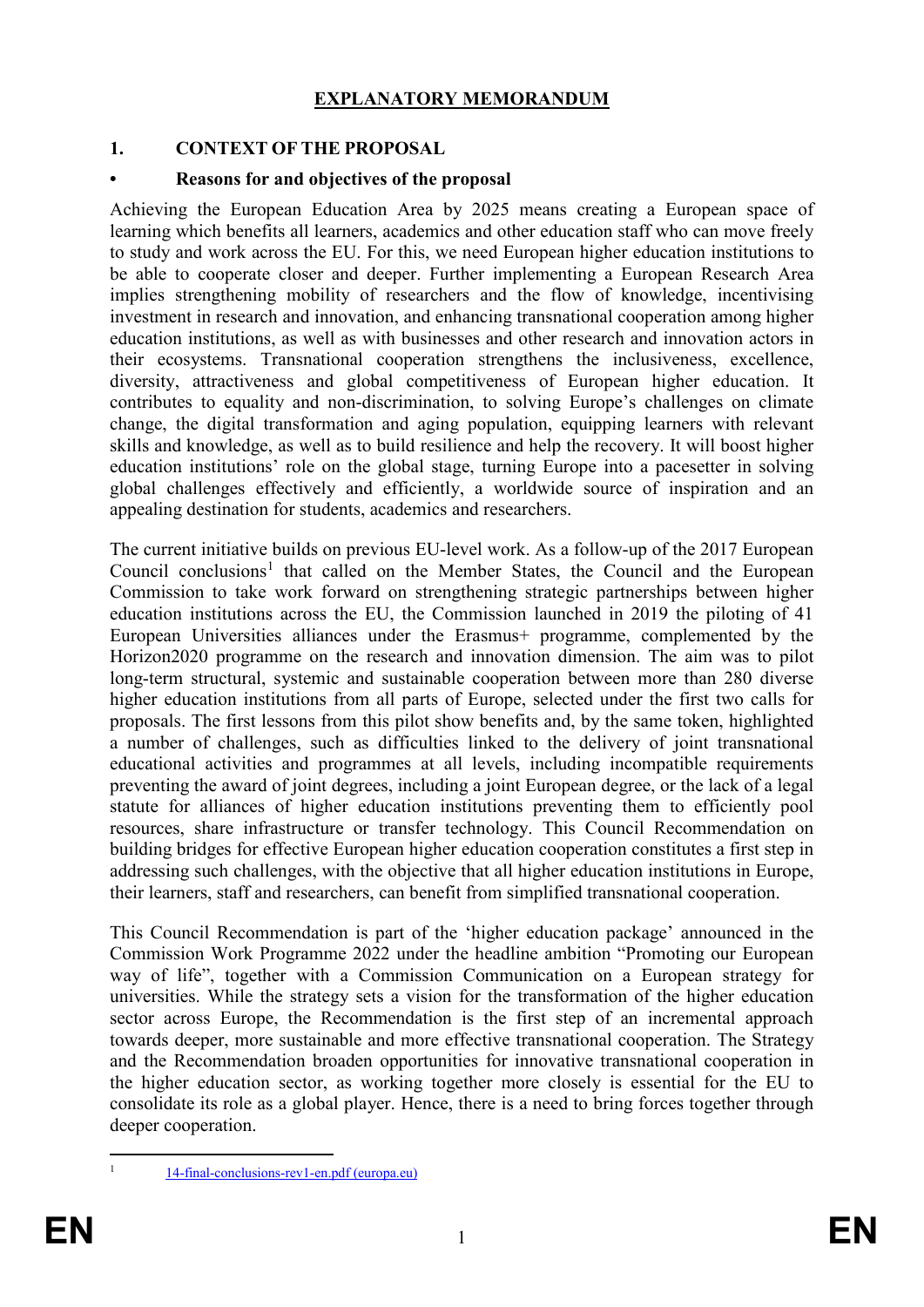(1) Structural and operational issues to be addressed by the proposed Council Recommendation for enabling deeper transnational cooperation

A **legal statute** for alliances of higher education institutions would facilitate accessing, sharing and pooling joint resources - such as financial, human, digital and physical resources, and services. The lack of such a statute makes it more difficult for higher education institutions to reach a deeper level of cooperation and limits their competitiveness.

The award of **joint degrees** is hampered by incompatible requirements in the delivery of joint transnational educational activities and programmes e.g. differences in grading and credit allocations, even when following the European Credit Transfer and Accumulation System (ECTS); curricula with different minimum or maximum ECTS credits per course, and different forms of institutional autonomy. Overcoming such legal and administrative challenges is necessary to support ambitious and deeper transnational cooperation. It would be a stepping-stone in a progressive approach towards the establishment of a **joint European degree** covering all levels (Bachelor, Master, Doctorate and lifelong learning opportunities).

More mobility opportunities for learners embedded in transnational joint programmes is hampered by the lack of guidance, of digitisation and simplification of the processes. The **European Student Card initiative** makes it easier for students to study and train in several institutions. Mobility of academics, researchers and professional staff is insufficiently valorised in their career development.

Lack of **sustainable long-term funding** for institutionalised transnational cooperation is hindering their development and deep transformation across their missions. A longer-term outlook would provide better opportunities to build capacity and sustainable alliances in order to attain the charted ambition level. This can be facilitated by the setup of a legal statute allowing the alliances to pool resources and foster synergies between regional, national and European funding instruments and opportunities.

In countries where external quality assurance and accreditation is primarily programme-based, the **European Approach for the Quality Assurance of Joint Programmes** is still insufficiently implemented across the Member States, hence impeding the creation and accreditation of joint educational programmes at short-cycle, Bachelor, Master and Doctoral level. Consequently, different external quality assurance procedures are applied for joint programmes possibly in each country involved, with different national rules that create an administrative burden and hamper the implementation of innovative interdisciplinary pedagogies across different countries. At the same time, countries with institutional-level external quality assurance can set up transnational joint programmes more easily.

The emergence of European (virtual) inter-university campuses and platforms for joint **digital or blended activities** is hampered by the lack of interoperability between digital infrastructures of higher education institutions across the EU. Root causes of the problem are unevenness in individual higher education institutions' capacity and available resources to develop and access such digital infrastructure, limiting the potential of on-line collaborative learning and teaching. The solution would be to work towards shared interoperable digital infrastructure and solutions, assisted by institutions granting mutual access to infrastructure, services and training, accessible to all<sup>[2](#page-2-0)</sup>.

National legislative frameworks governing the assessment of single disciplinary fields hamper the development of **interdisciplinary** modules, especially when designing transnational joint degrees. As an important objective of the European Universities alliances is to work through

<span id="page-2-0"></span>

<sup>&</sup>lt;sup>2</sup> In line with the Directive 2019/882/EU European Accessibility Act; Directive 2016/2102/EU Web Accessibility Directive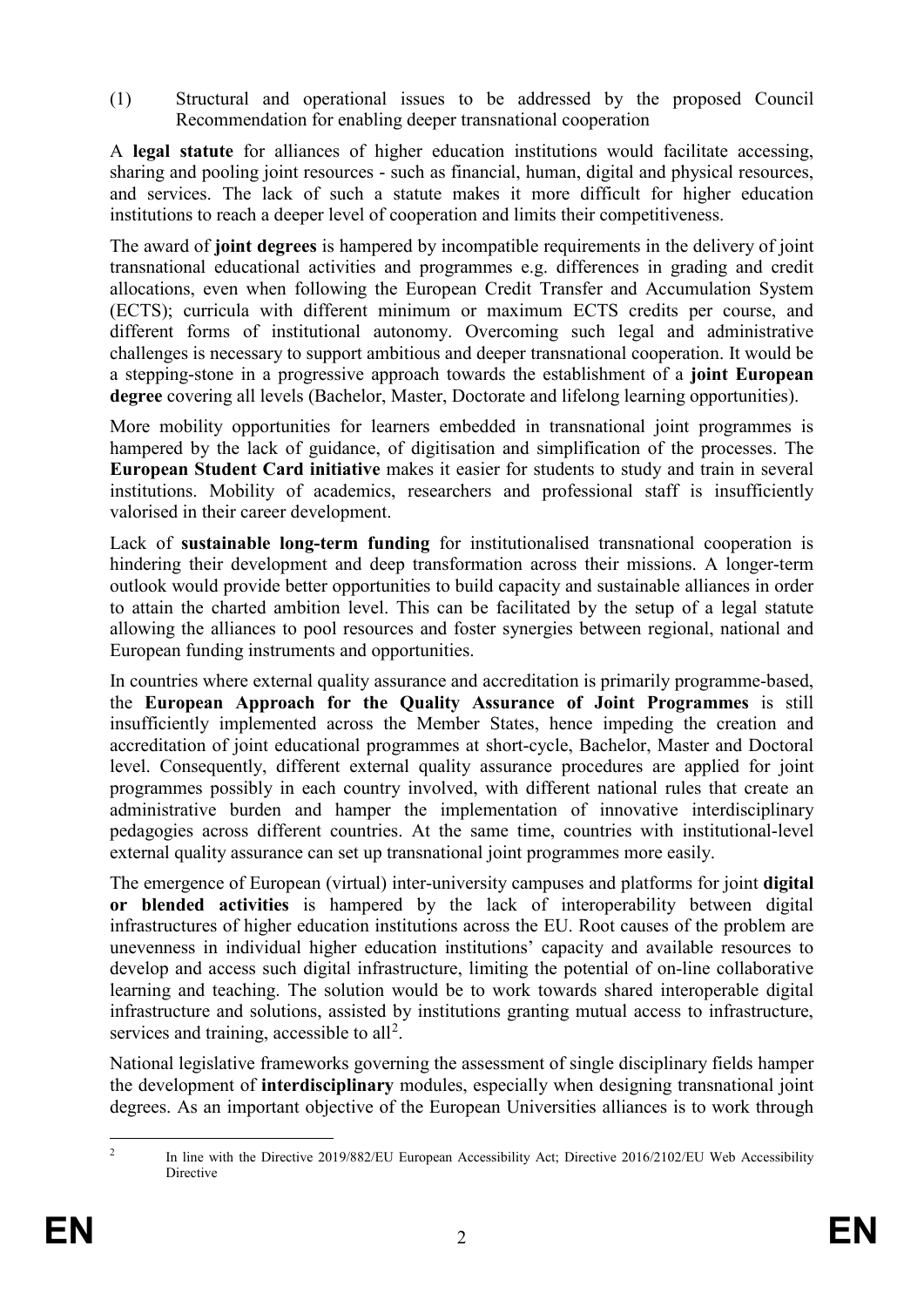**challenge-based approaches** in order to address societal challenges through interdisciplinary approaches, national frameworks are often hampering alliances to go forward in this way.

**Governance** arrangements including students and staff in decisions affecting their learning and working environment enable deep and ambitious transnational cooperation and foster meaningful contribution from higher education to their ecosystems' development and sustainability. Institutional governance structures and management practices to run transnational alliances could benefit from more active involvement of learners, academics, researchers and professional staff to best respond to their needs and to allow innovative practices developed through transnational cooperation to diffuse within the institution. Currently, such structures often do not reflect the fabric of society and the diversity of experiences and ideas.

Shared values of our European way of life provide an indispensable foundation for transnational cooperation as the basis for developing quality learning, teaching and research. Transnational cooperation reinforces academic culture and contributes to the strengthening of democratic societies. Conversely, when fundamental values are not upheld, learning, teaching and research are weakened undermining deep transnational cooperation. Insufficient autonomy limits higher education institutions options to enter into transnational agreements, to contribute equitably with other partners, to provide co-financing and adequate staffing to their implementation. Autonomy for matters of governance and administration is therefore a critical condition to enable effective transnational cooperation.

(2) Objectives pursued by the proposed Council Recommendation

In a challenging and highly competitive global context, joining forces will make the European higher education sector stronger and consolidate its global attractiveness and competitiveness. For Europe to tackle common challenges, notably the twin digital and green transitions, more transnational cooperation helps harness the potential of all available resources, engaging different types of higher education institutions with complementary education and research capacities and strengths. Building robust solutions to tackle complex multidimensional challenges requires time and efforts at all levels. This Council Recommendation is a first step towards addressing structural and operational issues hampering deeper and more ambitious European institutional transnational cooperation, enabling the unhindered implementation of the freedom of association. A **legal statute** for alliances of higher education institutions will allow them to pool resources, capacities and their strengths; a **joint European degree** will recognise the value of transnational experiences in the higher education qualification the students obtain and cut the red tape for delivering joint programmes; and the generalised use of the **European Student Card initiative** made available to all mobile students by mid-2024 across all higher education institutions in Europe, will facilitate mobility at all levels. Such innovative instruments will work in synergy and are expected to shape a European identity, bringing transnational cooperation to a higher level and fostering a strong sense of European belonging. Building bridges for more systemic, structural and sustainable transnational cooperation at institutional level is instrumental to accelerate higher education institutions' transformation across all their missions of education, research, innovation, and service to society, and can help tackle European and global challenges.

## **• Consistency with existing policy provisions in the policy area**

The Commission Communication on a European Strategy for Universities<sup>[3](#page-3-0)</sup> aims to create a genuinely European dimension in higher education and research. The Commission

<span id="page-3-0"></span> <sup>3</sup> COM(2022)16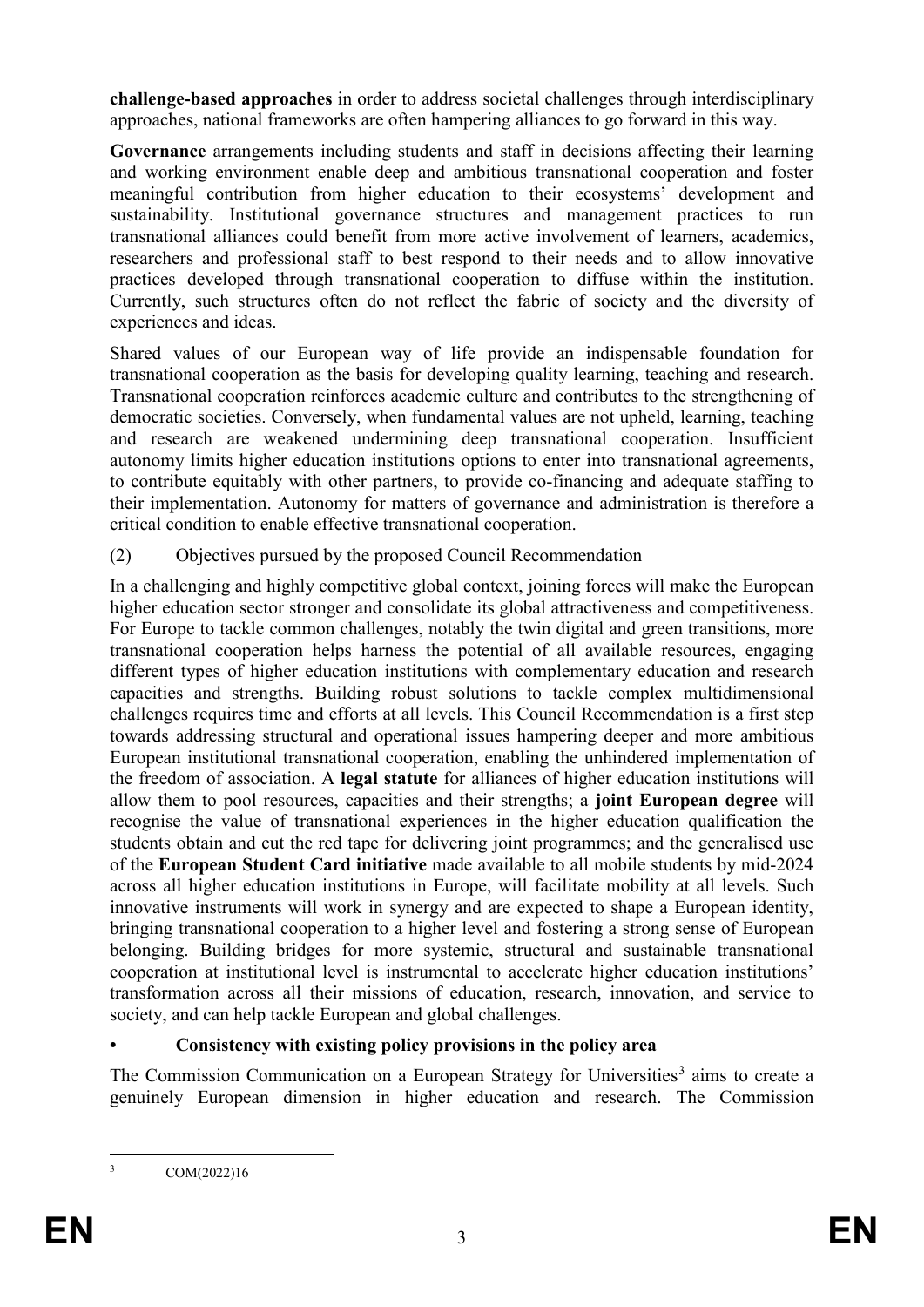Communication on Achieving the European Education Area by  $2025<sup>4</sup>$  $2025<sup>4</sup>$  $2025<sup>4</sup>$  calls for a "policy framework across borders that allows for seamless and ambitious transnational cooperation between higher education institutions". The Council Resolution on "a strategic framework for European cooperation in education and training towards the European Education Area and beyond (2021-2030)"[5](#page-4-1) asks for "encouraging closer and deeper cooperation (…) which will enable alliances of higher education institutions, such as those within the European Universities initiative, to leverage their strengths and jointly deliver transformative higher education". The Council Conclusions on the European Universities initiative<sup>[6](#page-4-2)</sup> invited the Member States to work together to identify and remove obstacles to more compatible higher education systems. The European Higher Education Area ministerial Rome communiqué<sup>[7](#page-4-3)</sup> commits to facilitate and enhance deeper cooperation. The Council Recommendation on 'Promoting automatic mutual recognition of higher education and upper secondary education and training qualifications and the outcomes of learning periods abroad'<sup>[8](#page-4-4)</sup> calls for promoting cooperation of Member States. The Commission Communication on a New ERA for Research and Innovation<sup>[9](#page-4-5)</sup> states that developing common R&I strategies and sharing capacity and resources enables the European higher education sector to deliver on Europe's challenges. The Council Recommendation on the Pact for Research and Innovation in Europe<sup>[10](#page-4-6)</sup> supports cooperation and synergies between the European Research Area and the European Higher Education Area. The Commission Communication on the Global Approach to Research and Innovation<sup>[11](#page-4-7)</sup> encourages cooperation across borders on a scale never seen before to develop innovative solutions to deliver just green and digital transitions. The European Pillar of Social Rights Action Plan<sup>[12](#page-4-8)</sup> aims "to unlock the full potential of higher education institutions for a recovery geared towards a sustainable, inclusive, green and digital transition", supported by the European Skills Agenda<sup>13</sup>.

# **• Consistency with other Union policies**

This Council Recommendation fosters effective transnational cooperation and enables the higher education institutions to play their key role in delivering on the Green Deal, the Digital Decade, sustainable growth, recovery, and to strengthen Europe's position in the world.

# **2. LEGAL BASIS, SUBSIDIARITY AND PROPORTIONALITY**

## **• Legal basis**

The proposed Council Recommendation is based on the Articles 165 and 166 of the Treaty on the Functioning of the European Union (TFEU)<sup>14</sup>. Article 165(1) of the TFEU lays down that the Union is to 'contribute to the development of quality education by encouraging cooperation between Member States and, if necessary, by supporting and supplementing their action, while fully respecting the responsibility of the Member States for the content of teaching and the organisation of their education systems'. Article 165(2) of the TFEU further

<span id="page-4-0"></span><sup>4&</sup>lt;br><https://eur-lex.europa.eu/legal-content/EN/TXT/?uri=CELEX:52020DC0625><br>5

<span id="page-4-1"></span> $\frac{\text{https://eur-lex.curopa.eu/legal-content/EN/TXT/PDF/2uri=uriserv:OJ.C.2021.066.01.0001.01.ENG}}{\text{https://www.consilium avirona.eu/neglic/40650/ct08658 ap21.pdf}}$ 

<sup>&</sup>lt;sup>6</sup> <https://www.consilium.europa.eu/media/49659/st08658-en21.pdf><br>7

<span id="page-4-3"></span><span id="page-4-2"></span><sup>&</sup>lt;sup>7</sup><br>BFUG\_Final\_Draft\_Rome\_Communique-link.pdf (chea2020rome.it)

<span id="page-4-4"></span><sup>8</sup> [https://eur-lex.europa.eu/legal-content/EN/TXT/?qid=1568891859235&uri=CELEX:32018H1210\(01\)](https://eur-lex.europa.eu/legal-content/EN/TXT/?qid=1568891859235&uri=CELEX:32018H1210(01))

<span id="page-4-5"></span><sup>&</sup>lt;sup>9</sup> <https://eur-lex.europa.eu/legal-content/EN/TXT/?uri=COM:2020:628:FIN><br><sup>10</sup> OU 431 2 12 2021 **p** 1 **0** 

<span id="page-4-6"></span><sup>&</sup>lt;sup>10</sup> OJ L 431, 2.12.2021, p. 1–9<br><sup>11</sup> COM(2021) 252 final

<span id="page-4-7"></span> $11$  COM(2021) 252 final<br> $12$  The European Biller

<span id="page-4-8"></span><sup>&</sup>lt;sup>12</sup> [The European Pillar of Social Rights Action Plan | European Commission \(europa.eu\)](https://ec.europa.eu/info/strategy/priorities-2019-2024/economy-works-people/jobs-growth-and-investment/european-pillar-social-rights/european-pillar-social-rights-action-plan_en)

<span id="page-4-9"></span> $\frac{13}{14}$  <https://ec.europa.eu/social/main.jsp?catId=1223&langId=en>

<span id="page-4-10"></span><sup>14</sup> <https://eur-lex.europa.eu/legal-content/EN/TXT/?uri=celex%3A12012E%2FTXT>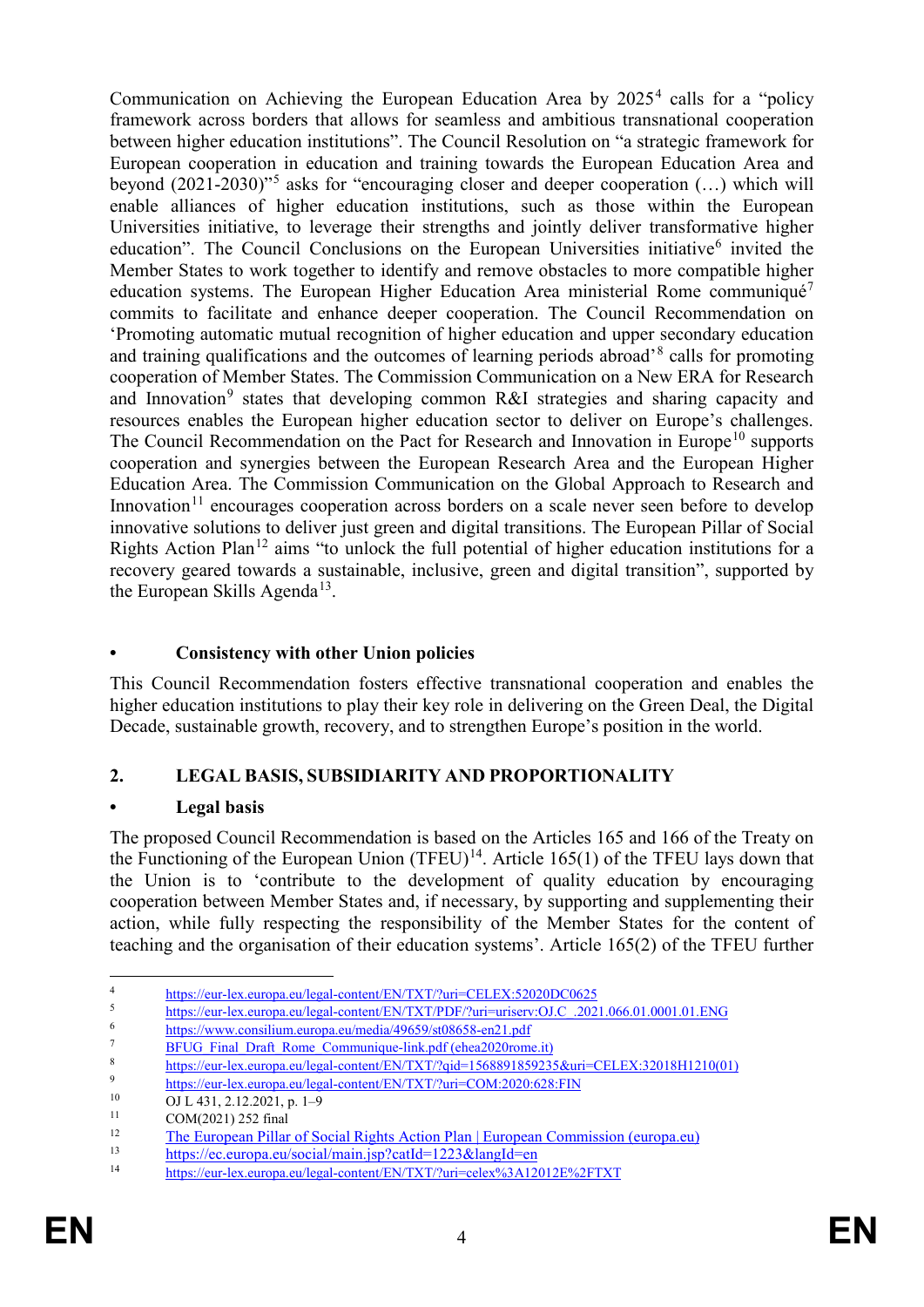specifies that Union action in education is aimed at 'developing the European dimension in education', 'promoting cooperation between educational establishments' and 'at encouraging mobility of students and teachers, by encouraging, the academic recognition of diplomas and periods of study'. Article 166(1) of the TFEU stipulates that the Union shall implement a vocational training policy. Article 166(2) of the TFEU mentions that the Union action must aim to "stimulate cooperation on training between educational or training establishments and firms". This proposal fully respects the responsibility of the Member States on the organisation of education and training systems (including the content of teaching, and their cultural and linguistic diversity), reflecting the supplementing and supporting role of the EU, and the voluntary nature of European cooperation in these systems. The initiative also complies with the shared responsibility in the field of research. The initiative does not propose any extension of EU regulatory power or binding commitments on Member States that will decide, according to their national circumstances, how they implement this Council Recommendation.

## **• Subsidiarity (for non-exclusive competence)**

The present proposal is in conformity with the principle of subsidiarity as provided for in the Article 5(3) of the Treaty on the European Union (TEU). The proposal seeks to support and enhance transnational cooperation in the higher education sector while being fully observant of the principle of subsidiarity as it is safeguarding the ability of the Member States to take independent legislative decisions and implement measures aimed at fostering deeper cooperation between higher education institutions. Notwithstanding Member States' responsibility, legislation for the design, organisation and content of teaching and learning, transnational cooperation issues are by nature better addressed at EU-level. Due to the nature, scale and effects, the proposed measures can be better achieved through joint action at Union level.

## **• Proportionality**

The present proposal is in conformity with the principle of proportionality as provided for in the Article 5(4) of TEU. Neither the content, nor the form of this proposed Council Recommendation exceeds what is necessary to achieve its objectives. The actions proposed are proportional to the pursued objectives as they respect Member States' practices and the diversity of systems. Any commitments by Member States are voluntary in nature and each Member State remains free to decide on the approach to take for implementing the commitments therein. In addition, this initiative implements the TFEU that state that "The Union shall contribute to the development of quality education by encouraging cooperation between Member States" (Article 165(1)). The added value of action at EU level is to facilitate and foster deeper transnational cooperation between higher education institutions from different Member States, to improve the functioning of the higher education sector across the EU and increase its worldwide attractiveness and competitiveness.

# **• Choice of the instrument**

To achieve the objectives referred to above, the Articles 165(4) and 166(4) TFEU provide for the adoption by the Council of recommendations, on a proposal from the Commission. A Council recommendation is an appropriate instrument within the field of education and training where the Union has a supporting responsibility. It is a frequently used instrument for EU action in this area. As a legal instrument, a Council recommendation signals the commitment of Member States to the measures included and provides a strong political basis for cooperation in this area, while fully respecting Member State authority.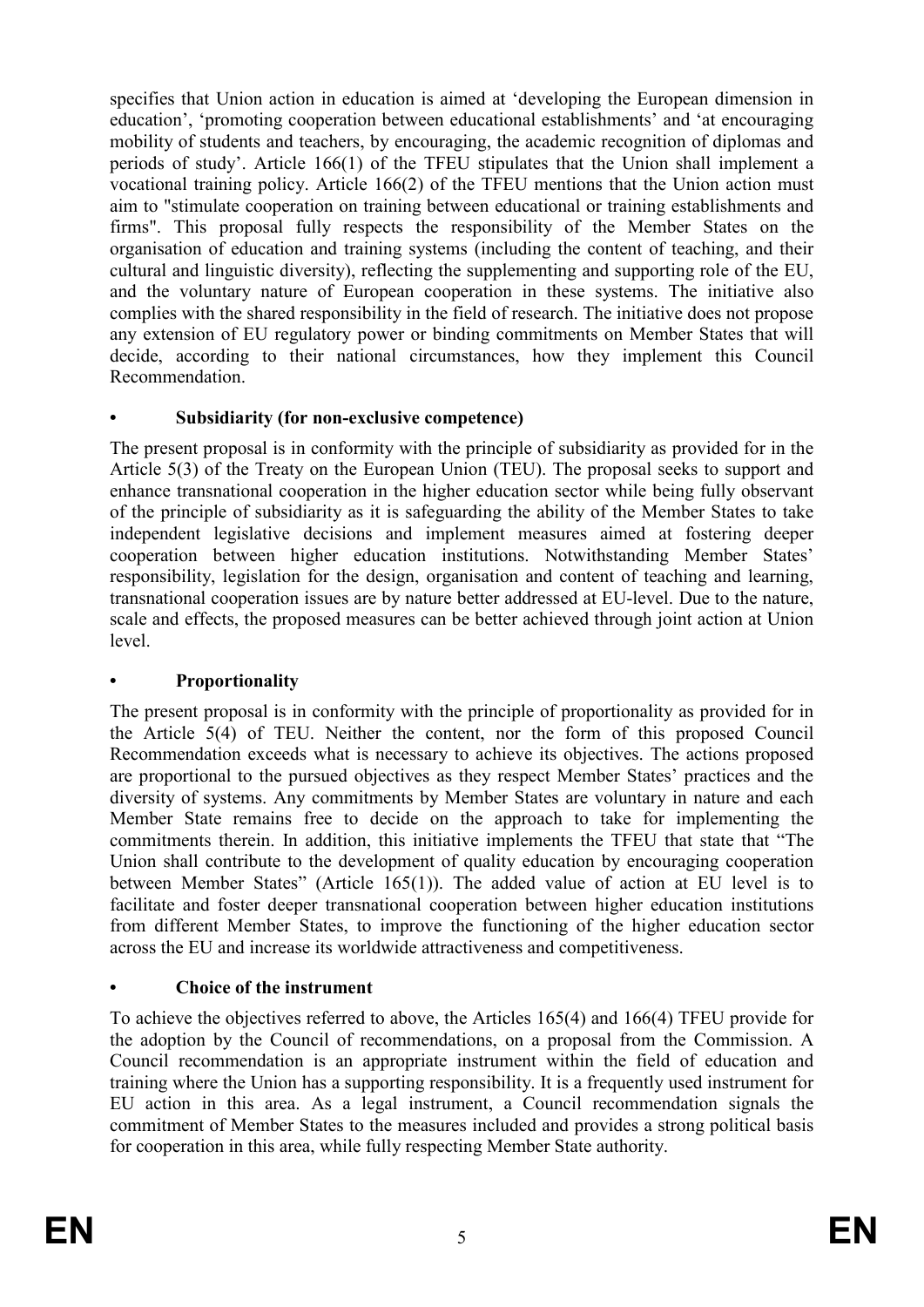#### **3. RESULTS OF EX-POST EVALUATIONS, STAKEHOLDER CONSULTATIONS AND IMPACT ASSESSMENTS**

#### **• Stakeholder consultations**

Numerous consultation activities were carried out over the past years on the higher education transformation, on the European Universities initiative, on the European Education Area and European Research Area Communications. Given the broad scope and extensive nature of these past consultations, the continuous contacts with stakeholders, and considering the need to avoid consultation fatigue, for the purposes of this Council Recommendation additional specific input has been gathered through targeted consultations with Member States, stakeholders (e.g. umbrella university organisations, student organisations, rector's conferences, social partners in higher education, public authorities) and European Universities alliances: 4 high-level online targeted consultations with the higher education community hosted by Vice-President Schinas and Commissioner Gabriel in July and September 2020 and in April and June 2021 on higher education transformation and transnational cooperation; Meetings in November 2020, April and September 2021 of the Directors General for Higher Education on the European Universities alliances, the challenges to unlock their full potential, and on the importance of cooperation between the higher education sector, Member States and the Commission, to address these challenges, building on the implementation of existing Bologna Process transparency tools. Consultations followed at the joint event on 4 November 2020 with the Directors General for Higher Education and rectors of European Universities. Diverse continuous bilateral and joint consultation meetings with coordinators and student representatives of the European Universities alliances outlined needs and lessons learnt with regard to higher education transformation and transnational cooperation, along the 5 meetings with the ad-hoc expert group consisting of Member States representatives, the coordinators of European Universities and stakeholders. A joint meeting of these three groups was held in July 2021. In July 2021 were held high-level targeted consultation meetings with Members of the Committee of the Regions and the European Economic and Social Committee. In September 2021 a meeting was held with university and student networks.

### **• Collection and use of expertise**

The proposal is also based on reports and studies on: national student fee and support systems in European higher education; the impact of admission systems on higher education outcomes; the implementation of joint degrees in Erasmus Mundus; the implementation of the Bologna Process; internationalisation of academic staff; the national implementation of the European Approach for the Quality Assurance of Joint Programmes; the impact of the Erasmus+ higher education strand; the modernisation of higher education in Europe; the recognition of foreign qualifications in times of COVID-19; the benefits and costs of transnational collaborative partnerships in higher education; reports and studies from the OECD and the Council of Europe; reports, position papers and studies of various key stakeholders: European University Association, the Guild, the League of European Research Universities (LERU), the Academic Cooperation Association (ACA), Coimbra, the Network of Universities from the capitals of Europe (UNICA), etc. This information and other recent research evidence are included in the accompanying staff working document.

#### **• Impact assessment**

An impact assessment was not carried out, given the complementary approach of the activities to Member State initiatives, the voluntary nature of the proposed activities and the scope of the impacts expected. The development of the proposal was informed by dedicated and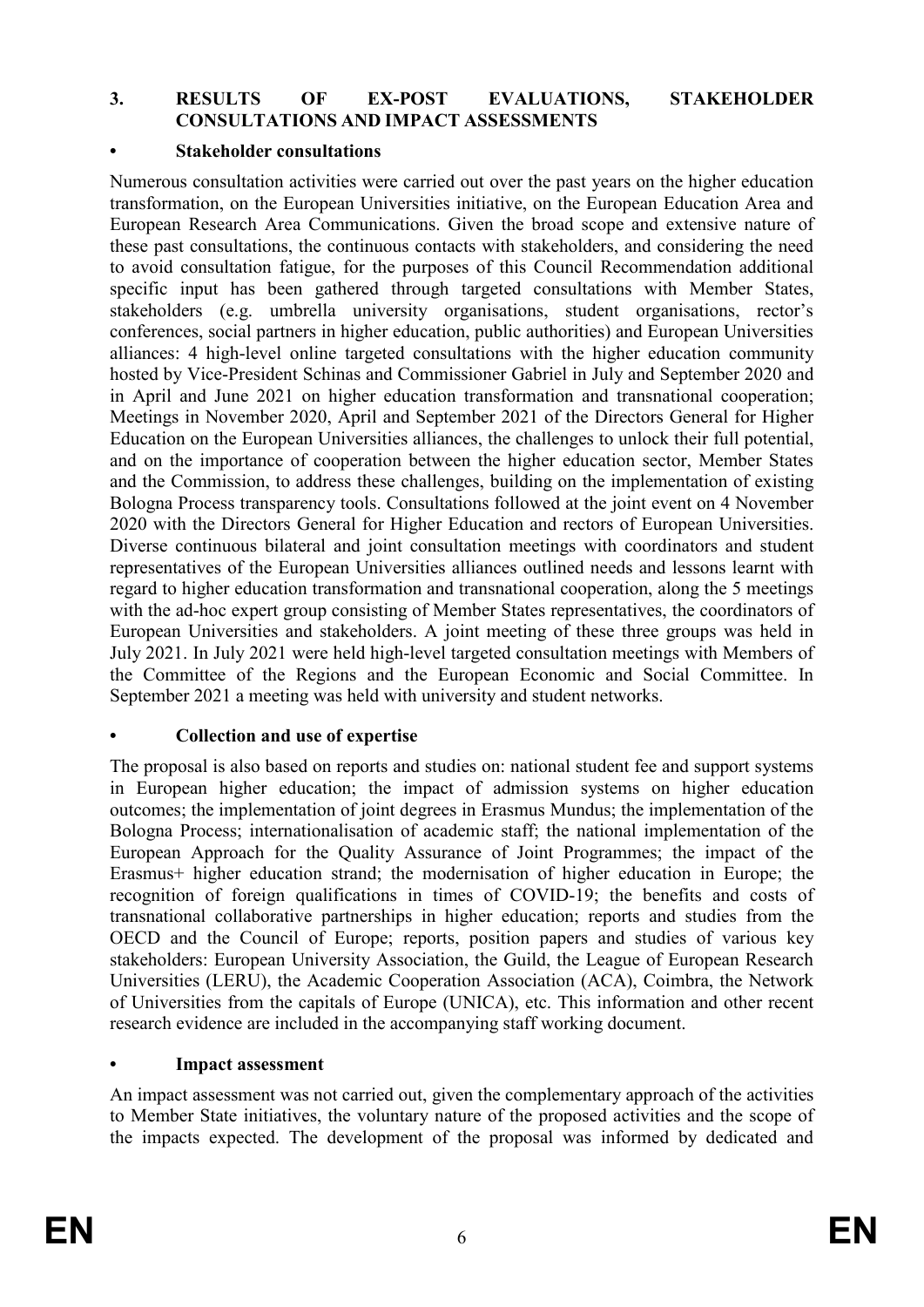previous studies, consultation of Member States, the public consultation and numerous dedicated stakeholder consultations.

### **• Fundamental rights**

This proposed Council Recommendation respects the fundamental rights of the EU. It promotes the principles recognised by the Charter of Fundamental Rights of the European Union<sup>[15](#page-7-0)</sup>, namely the right of education under Article 14 and the right to the protection of personal data under Article 8.

### **4. BUDGETARY IMPLICATIONS**

While this initiative will not require additional resources from the EU budget, the measures in this recommendation will mobilise sources of funding at EU, national and regional level.

## **5. OTHER ELEMENTS**

## **• Implementation plans and monitoring, evaluation and reporting arrangements**

To support implementation, the Commission proposes to develop, in cooperation with Member States, specific guidance material, handbooks and other concrete deliverables, based on evidence, peer learning activities and identification of good practice. The Commission will recommend that Member States implement the principles set out in the Recommendation as soon as possible and submit a plan setting out the corresponding measures to be taken at national level. The Commission intends to report on the use of the Recommendation via relevant Union monitoring and reporting frameworks.

## **• Outline of the specific provisions of the proposal**

The Council Recommendation proposes actions that can be pursued by Member States to promote more effective and deeper transnational cooperation, in particular by facilitating the implementation of joint programmes and exploring the feasibility of a legal statute for alliances of higher education institutions such as the European Universities, of a joint European degree, the roll-out of the European Student Card initiative and of the European Universities initiatives. It sets out the European Commission's commitment to support and complement Member State actions in this area. The accompanying staff-working document describes various recent research evidence and European stakeholder opinions and experiences to support the proposed Council Recommendation.

<span id="page-7-0"></span> <sup>15</sup> OJ C 326, 26.10.2012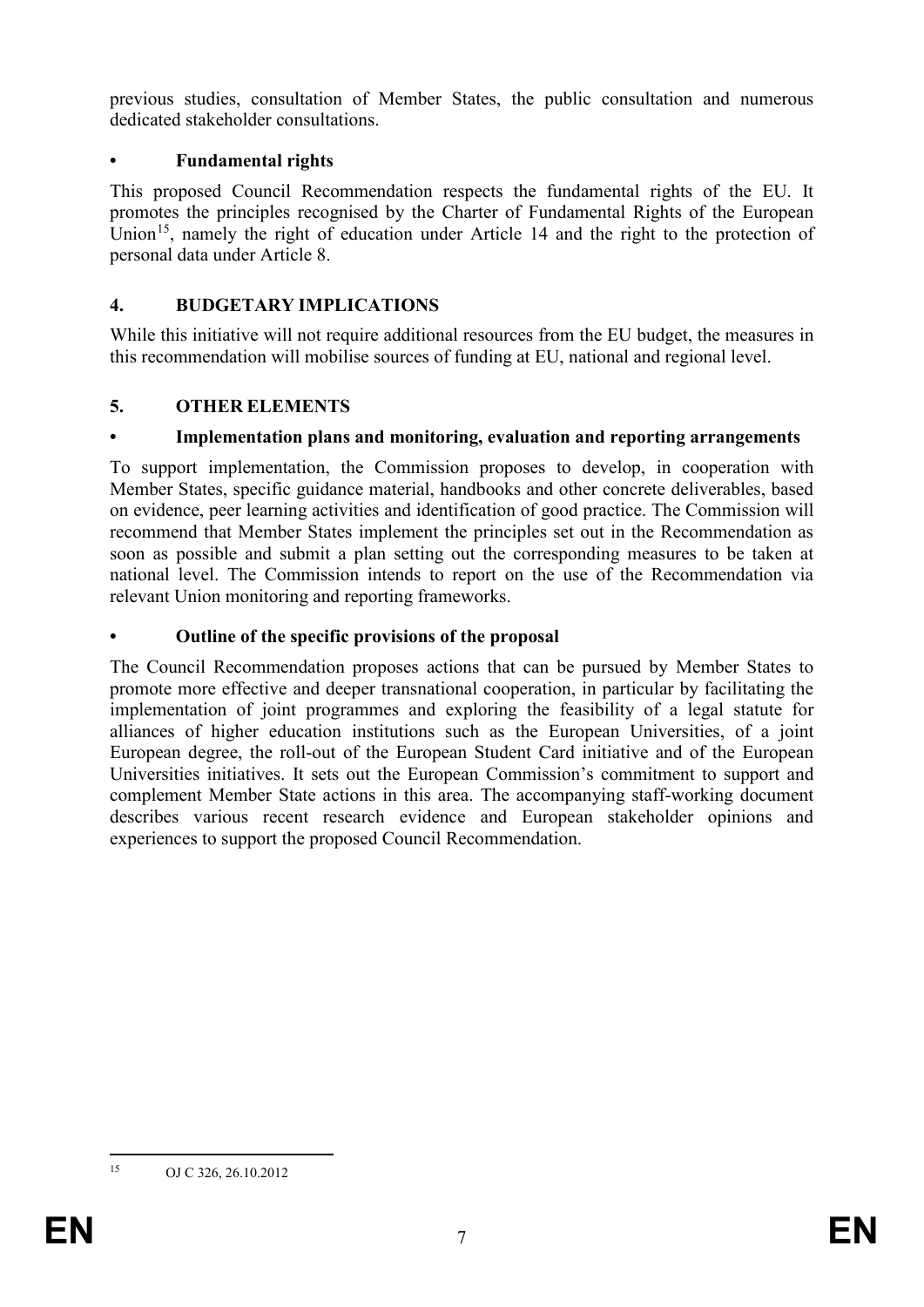2022/0008 (NLE)

### Proposal for a

### **COUNCIL RECOMMENDATION**

### **on building bridges for effective European higher education cooperation**

### (Text with EEA relevance)

#### THE COUNCIL OF THE EUROPEAN UNION,

Having regard to the Treaty on the Functioning of the European Union, and in particular Articles 165(4) and 166(4) thereof,

Having regard to the proposal from the European Commission,

Whereas:

- (1) Deeper and more effective transnational cooperation in the higher education sector across Europe is crucial for sustaining Union values, identity and democracy, building resilience of the European society and economy, and for building a sustainable future. To tackle the challenges related to green and digital transitions and to an aging population, and to secure Europe's capacity to boost technology-driven competitiveness, Europe needs strong inter-connected higher education institutions.
- (2) Building bridges allowing higher education institutions to develop deeper, perennial and effective transnational cooperation at institutional level is instrumental in making higher education institutions stronger together and preparing students, lifelong learners and researchers for a global future. Higher education institutions across Europe are adapting to a rapidly changing world with fast-changing disciplines and learning environments, for instance related to the green and digital twin transitions. This requires new thinking and new structures for cooperation and mobility of students, staff and researchers across disciplines and across borders. This new reality, fuelled by the digital transition, implies new attractive education offer, new formats and opportunities for transnational cooperation and mobility, in person and online, for all learners, including for people with fewer opportunities or from remote areas, and encourages diversity of academics, researchers and professional staff.
- (3) Stronger cooperation between diverse higher education institutions, including universities, research universities, university colleges, universities of applied sciences, higher vocational education and training institutions, and higher arts institutions, across the EU is a key principle underpinning and intrinsic to the European Education Area<sup>[16](#page-8-0)</sup> and the European Research Area<sup>[17](#page-8-1)</sup>. Deeper transnational cooperation between diverse and complementary institutions supports fair access to high-quality education, training and research, fosters knowledge creation and circulation, facilitates the sharing of capacity and infrastructure, and contributes to the vitality of their regions and communities, helping to overcome disadvantage and geographic disparities. Transnational cooperation also contributes to unlocking the full potential of the higher

<span id="page-8-0"></span><sup>&</sup>lt;sup>16</sup> [European Education Area \(europa.eu\)](https://ec.europa.eu/education/education-in-the-eu/european-education-area_en)

<span id="page-8-1"></span><sup>17</sup> [European research area \(ERA\) | European Commission \(europa.eu\)](https://ec.europa.eu/info/research-and-innovation/strategy/strategy-2020-2024/our-digital-future/era_en#documents)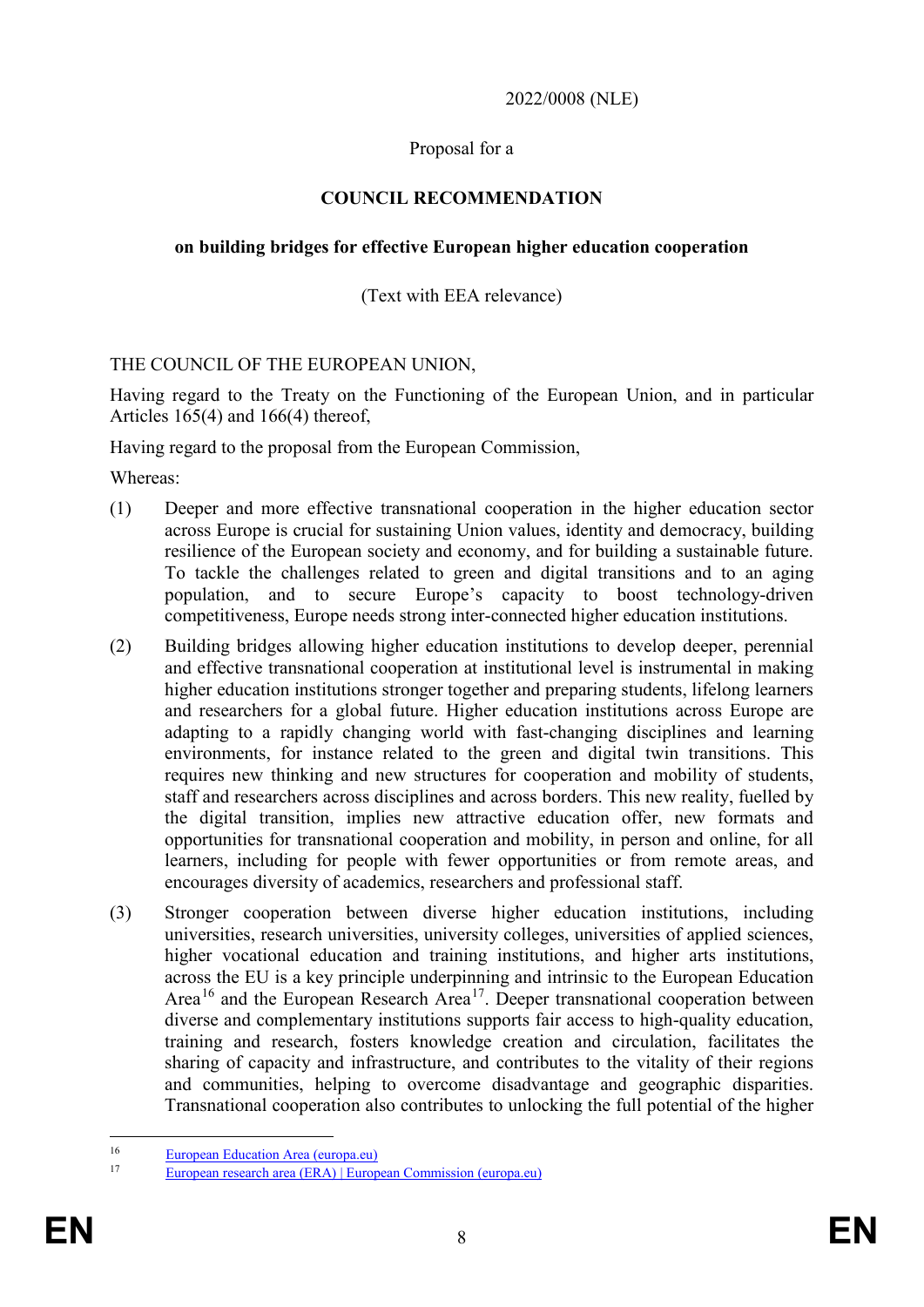education sector as promotor of skills and knowledge, such as for the twin digital and green transitions and contributes to delivering on the European Pillar of Social Rights.

- (4) The Commission Communication on Achieving the European Education Area by 2025[18](#page-9-0) calls for seamless and ambitious transnational cooperation, for a facilitated delivery of joint degrees, and for exploring the feasibility of a legal statute for alliances such as the European Universities. The Council Resolution on a strategic framework for European cooperation in education and training towards the European Education Area and beyond  $(2021-2030)^{19}$  $(2021-2030)^{19}$  $(2021-2030)^{19}$  encourages deeper cooperation, pooling knowledge and resources and generating more opportunities for students, academics and researchers' mobility, including through the full roll-out of the European Universities<sup>[20](#page-9-2)</sup> and the European Student Card initiatives<sup>21</sup>. In its Conclusions on the European Universities initiative<sup>[22](#page-9-4)</sup>, the Council invited the Member States to remove obstacles to more compatible higher education systems and to explore the feasibility for joint European degrees. The Commission Communication on a new ERA for Research and Innovation<sup>[23](#page-9-5)</sup> and the Pact for Research and Innovation in Europe<sup>[24](#page-9-6)</sup> call for deeper cooperation and acknowledge the higher education transformation potential of initiatives such as the European Universities. The European Skills Agenda<sup>[25](#page-9-7)</sup> also calls for removing obstacles to effective and deeper transnational cooperation.
- (5) The European Higher Education Area ministerial Rome communiqué<sup>[26](#page-9-8)</sup> and the Council Recommendation on 'Promoting automatic mutual recognition of higher education and upper secondary education and training qualifications and the outcomes of learning periods abroad<sup> $27$ </sup> call for promoting and facilitating deeper transnational cooperation. The European Parliament Resolution on 'the European Education Area: a shared holistic approach'[28](#page-9-10) underlines the need for more collaboration and calls for the use of synergies between the European Education Area, the European Research Area and the European Higher Education Area.
- (6) The 41 European Universities alliances, supported by the Erasmus+ programme and complemented by Horizon 2020 for the research and innovation dimension, provide useful lessons learned while testing deeper transnational cooperation models that go beyond existing individual institutional strategies, governance and collaboration ecosystems. They are a source of inspiration for the wider higher education community, to drive system level reforms, while facilitating better coordination between European higher education and research policies.
- (7) For the purposes of this Council Recommendation, the 'European Universities alliances<sup>'[29](#page-9-11)</sup> are those funded under the Erasmus+ programme, with complementary support from the Horizon programme for research and innovation, where relevant. The 'alliances of higher education institutions' are referring to all other cooperation models. The objective of this Council Recommendation is to facilitate transnational

<span id="page-9-0"></span><sup>&</sup>lt;sup>18</sup> COM/2020/625 final<br><sup>19</sup> CLC 66, 26, 2021

<span id="page-9-1"></span><sup>&</sup>lt;sup>19</sup> OJ C 66, 26.2.2021, p. 1–21<br><sup>20</sup>

<span id="page-9-2"></span><sup>&</sup>lt;sup>20</sup> [European Universities Initiative | Education and Training \(europa.eu\)](https://ec.europa.eu/education/education-in-the-eu/european-education-area/european-universities-initiative_en)

<span id="page-9-3"></span><sup>&</sup>lt;sup>21</sup> [European Student Card Initiative | Education and Training \(europa.eu\)](https://ec.europa.eu/education/education-in-the-eu/european-student-card-initiative_en)

<span id="page-9-4"></span><sup>&</sup>lt;sup>22</sup> OJ C 221, 10.6.2021, p. 14-24<br><sup>23</sup> COM/2020/628 final

<span id="page-9-5"></span><sup>&</sup>lt;sup>23</sup> COM/2020/628 final<br><sup>24</sup> CLI 421 2.12.2021

<span id="page-9-6"></span><sup>&</sup>lt;sup>24</sup> OJ L 431, 2.12.2021, p. 1–9<br><sup>25</sup> European Skills Agenda. E

<span id="page-9-7"></span><sup>&</sup>lt;sup>25</sup><br>European Skills Agenda - [Employment, Social Affairs & Inclusion -](https://ec.europa.eu/social/main.jsp?catId=1223&langId=en#:%7E:text=%20The%20European%20Skills%20Agenda%20is%20a%20five-year,Pillar%20of%20Social%20Rights%3A%20access%20to...%20More%20) European Commission (europa.eu)<br>PELIC Final Draft Bama Communique link ndf (aboa2020roma.it)

<span id="page-9-8"></span><sup>&</sup>lt;sup>26</sup> BFUG Final Draft Rome Communique-link.pdf (ehea2020rome.it)<br> $^{27}$  OLC 444-10.12.2018 = 1.8

<span id="page-9-9"></span><sup>&</sup>lt;sup>27</sup> OJ C 444, 10.12.2018, p. 1–8<sup>28</sup> po TA(2021)0452

<span id="page-9-11"></span><span id="page-9-10"></span> $^{28}$  P9\_TA(2021)0452

<sup>29</sup> <https://education.ec.europa.eu/levels/higher-education/european-universities>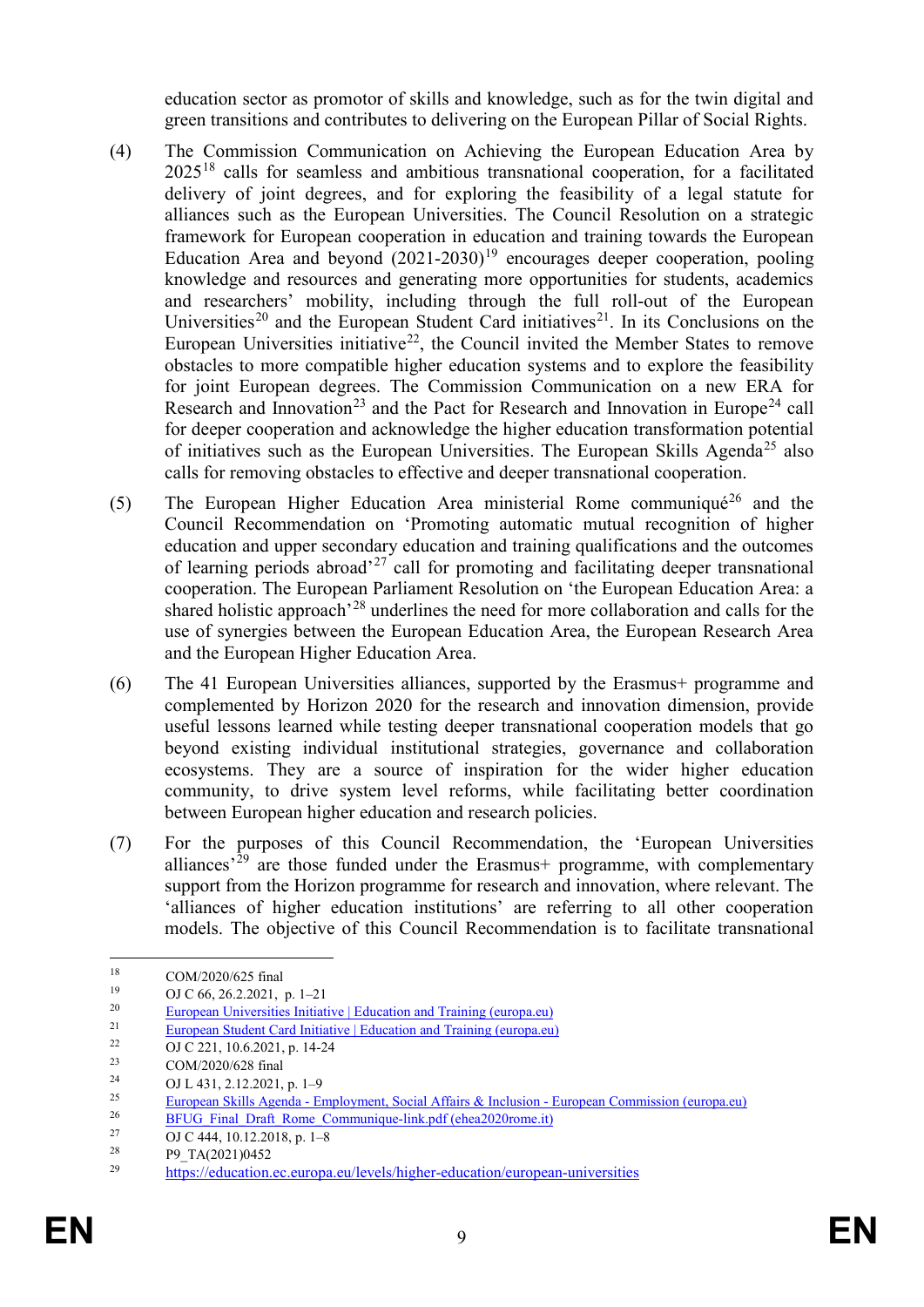cooperation for all European higher education institutions, beyond those supported under the European Universities initiative.

- (8) Ambitious higher education alliances should benefit from the legal certainty of a legal statute that enables them to share common financial, human, digital and physical resources, and services, to operate virtual inter-university campuses and interoperable platforms for joint digital or blended activities. To deepen transnational cooperation in tackling effectively the twin green and digital transitions, the development of interdisciplinary modules and the design of joint European degrees need to be further facilitated in national legislative settings. Mainstreaming flexible and inclusive mobility through more coherent mobility frameworks and upscaling the use of the European Student Card initiative increases opportunities for learners, academics, researchers and staff. Sufficient long-term perennial funding is required to build capacity and attain the charted ambition level for transnational cooperation.
- (9) Deeper cooperation between higher education institutions requires addressing allencompassing challenges. Seamless set-up, external quality assurance and accreditation of joint transnational educational activities and programmes at all levels is hampered by the differences in external quality assurance, uneven implementation of automatic mutual recognition of qualifications and study periods abroad, as well as of the related key commitments within the Bologna Process, including the differences in degree structures and in the application of the European Credit Transfer and Accumulation System  $(ECTS)^{30}$  $(ECTS)^{30}$  $(ECTS)^{30}$ , and partial recognition of virtual and blended learning. Addressing these issues would reduce administrative burden and nurture the implementation of innovative interdisciplinary pedagogies across different countries.
- (10) European transnational cooperation at institutional level is a powerful enabler for the deep transformation towards excellent, inclusive, competitive, sustainable and attractive higher education institutions, accounting for all their missions (education, research, innovation and service to society), with benefits within and beyond the higher education sector, for a Europe of knowledge, resilience and democracy and reflecting our European way of life and values. Transnational cooperation needs to be facilitated through a coherent legislative framework that articulates European and national legislative measures, effective implementation of available European initiatives, instruments and tools such as the European Universities, the Bologna Process tools or the European Student Card initiative, as well as the path towards developing new instruments such as a joint European degree and a legal statute for higher education alliances such as the European Universities. The framework should be developed in a stepwise approach enabling higher education institutions to build bridges and cooperate more effectively across borders and higher education systems to become more cohesive, for the benefit of the entire higher education community, and bringing value to society,

## **HEREBY RECOMMENDS THAT MEMBER STATES**

With full regard to the principle of subsidiarity, institutional autonomy, academic freedom, in accordance with national circumstances, and in close cooperation with all relevant stakeholders:

1. Enable higher education institutions to test the feasibility of setting-up a **legal statute** for alliances of higher education institutions, such as the European Universities, with the objective to facilitate deeper cooperation by sharing human, technical, data,

<span id="page-10-0"></span> <sup>30</sup> [European Credit Transfer and Accumulation System \(ECTS\) | Education and Training \(europa.eu\)](https://ec.europa.eu/education/resources-and-tools/european-credit-transfer-and-accumulation-system-ects_en#:%7E:text=The%20European%20Credit%20Transfer%20and%20Accumulation%20System%20%28ECTS%29,their%20academic%20qualifications%20and%20study%20periods%20abroad%20recognised.)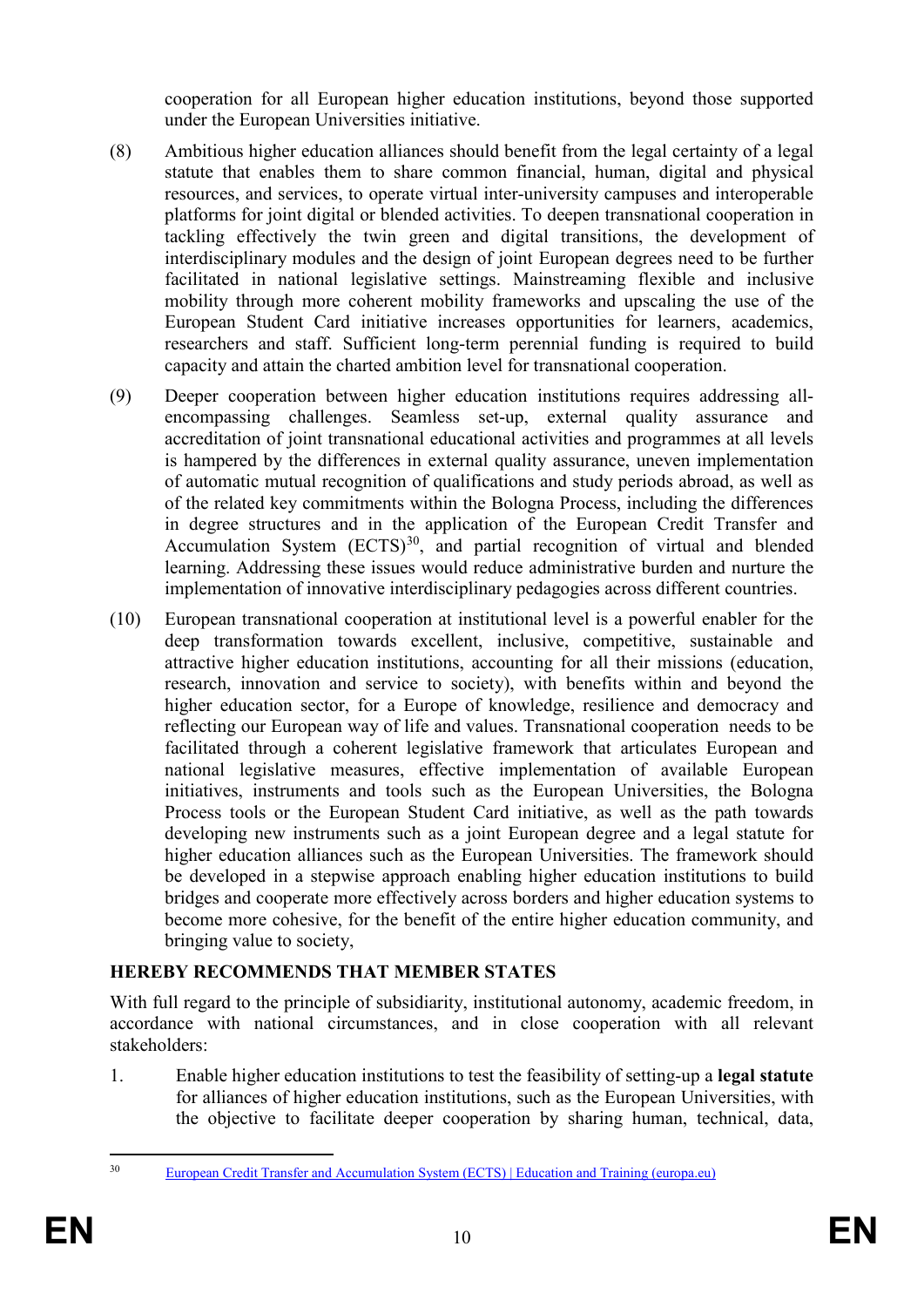education, research and innovation capacities. Allow them to experiment opportunities offered by existing European instruments. In this context, take steps for the full application of the European Grouping of Territorial Cooperation (EGTC) Regulation<sup>[31](#page-11-0)</sup> to test it in the form of pilot projects, as referred to in point 11a.

- 2. Encourage and make it easier for higher education institutions engaged in transnational cooperation to provide joint programmes and award joint degrees. In this context, and building on the results from the exploratory actions as defined in point 12, facilitate the delivery at national level of a **joint European degree**, including the link to the National Qualifications Frameworks<sup>32</sup>.
- 3. Enable higher education institutions to **develop and implement innovative joint transnational education activities** by allowing them to put in place suitable approaches and measures in relation to :
	- (a) Admission and enrolment criteria of students and lifelong learners,
	- (b) Defining the languages of instruction,
	- (c) Share of online learning in the overall educational offer; share of student mobility (physical, virtual learning or blended) embedded in the joint educational activity; and share and organisation of internships, work-based learning activities, challenge-based and inter-disciplinary approaches,
	- (d) The inclusion of flexible learning pathways, such as small learning experiences leading to micro-credentials,
	- (e) The rules for credit allocation and transfer, and transparency in grading, according to the European Credit Transfer and Accumulation System (**ECTS) Users' Guide 2015,** as the only basis for transnational joint programmes, without additional rules or limitations,
	- (f) The use of information on external quality assurance of European higher education programmes and/or institutions according to the Standards and Guidelines of Quality Assurance in the European Higher Education Area (ESG), included in the Database of External Quality Assurance Results (DEQAR) to implement automatic mutual recognition<sup>[33](#page-11-2)</sup> for the purposes of further learning,
	- (g) Allowing recognition of prior learning based on transparent and fair quality requirements and the organisation of appropriate assessment of learners, and awarding relevant credits for it.
	- (h) Allowing more flexibility in defining the template of their joint degrees, including the use of a joint template for a joint European degree, when implementing joint transnational programmes.
- 4. Support **embedded mobility** in joint transnational educational programmes
	- (a) Support higher education institutions to embed mobility (physical, virtual learning, blended) in a more systematic and flexible way in their joint

<span id="page-11-0"></span> <sup>31</sup> <https://eur-lex.europa.eu/legal-content/EN/TXT/?uri=celex%3A32013R1302> OJ L 347, 20.12.2013, p.  $303 - 319$ 

<span id="page-11-1"></span> $\frac{\text{https://webgate.acceptance.e.c.uropa.eu/europass/en/national-quality-fameworks-nqfs}}{\text{As defined in the Council Bogommanation or magnetic automatic mutation}}$ 

<span id="page-11-2"></span><sup>33</sup> As defined in the Council Recommendation on promoting automatic mutual recognition of higher education and upper secondary education and training qualifications and the outcomes of learning periods abroad. OJ C 444, 10.12.2018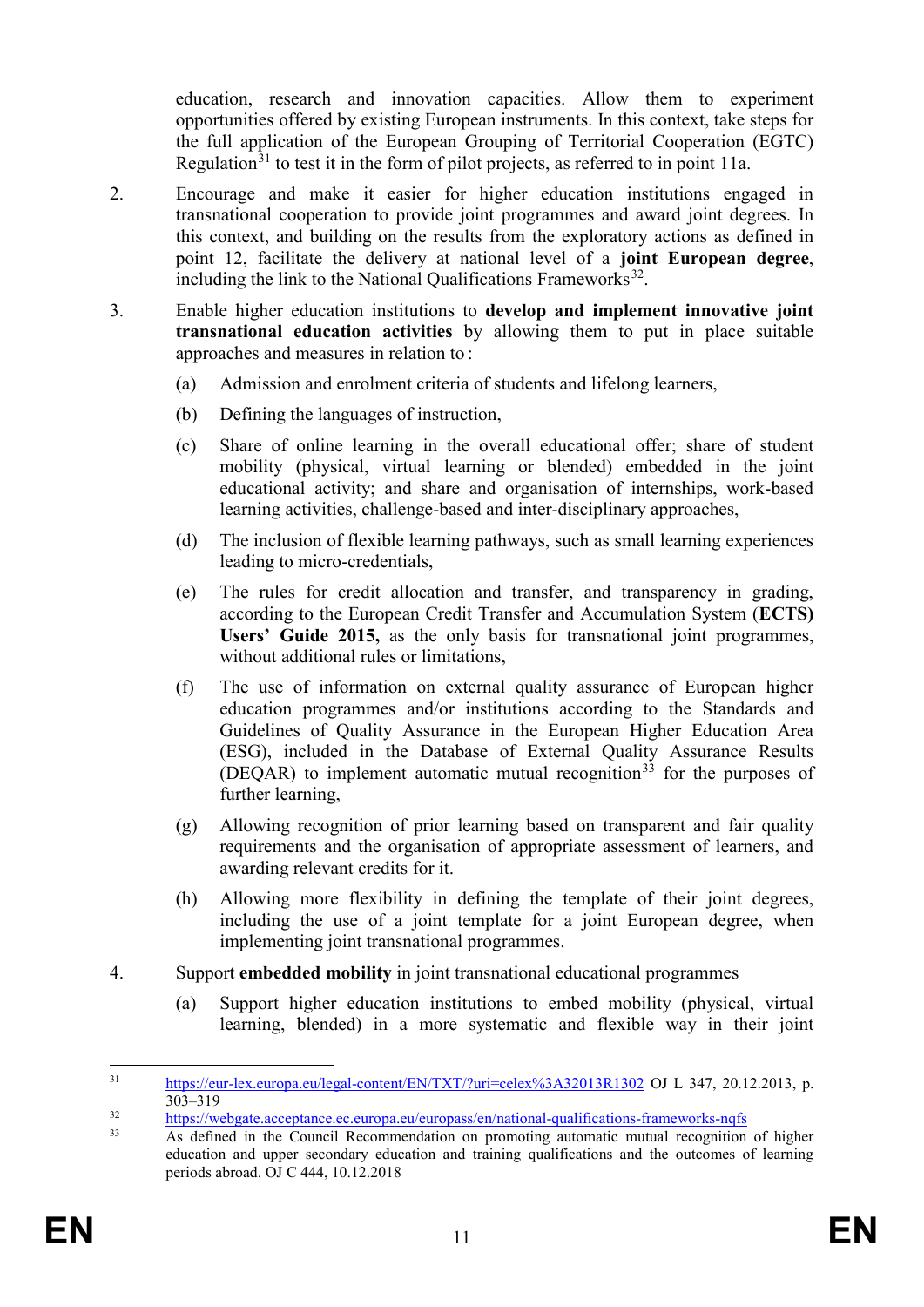education programmes, at all levels, to allow a larger body of students, academics and researchers to benefit from the dynamics of integrated higher education cooperation and to promote balanced talent circulation.

- (b) Foster the digitalisation of mobility management within multilateral partnerships of higher education institutions by upscaling the use of the European Student Card Initiative, in particular the standardisation and digitalisation of business processes around the signing of multilateral interinstitutional agreements.
- (c) Work towards more coherent approaches for learning mobility in terms of admissions systems, academic calendars, tuition fee systems, access to and use of higher education facilities over summer/holiday months.
- 5. Commit to **sustaining financial support** for European Universities alliances and to deepen transnational institutional cooperation in higher education
	- (a) Mobilise available funding sources at regional, national and EU level  $34$  to match where possible the Erasmus+ and Horizon Europe support for successful participation of higher education institutions in European Universities alliances.
	- (b) Support higher education institutions to prepare their applications and participation in such deep institutional transnational cooperation.
	- (c) Promote and develop among higher education institutions a culture for transnational cooperation by ensuring that it is included and stimulated in national policy, priority setting and funding processes.
- 6. **Promote and protect the core principles of institutional autonomy** as a prerequisite for setting up common governance arrangements for deeper transnational cooperation. Enable universities to take independent decisions on internal governance, financial, staffing and academic matters, and to protect academic freedom. Involve academic staff and students meaningfully in decisionmaking related to their institution.
- 7. Strengthen mutual trust through **external quality assurance and accreditation of joint educational programmes** and other forms of joint educational offers developed by European Universities and similar institutional transnational cooperation models.
	- (a) Move further towards the use of **institutional-based external quality assurance**. This supports the development of a genuine institutional quality culture that leads to a greater accountability and compatibility of systems across Europe, building on tools and frameworks already in place in the context of the European Education Area, the European Research Area and the European Higher Education Area.
	- (b) Consider the possibility to allow for self-accreditation of programmes based on institutional quality assurance to underpin the self-responsibility of higher education institutions.
	- (c) In countries still relying on programme-based external quality assurance, consider the possibility to:

<span id="page-12-0"></span> <sup>34</sup> Such as the European Regional Development Fund, the European Social Fund+, the Recovery and Resilience Facility and the InvestEU Fund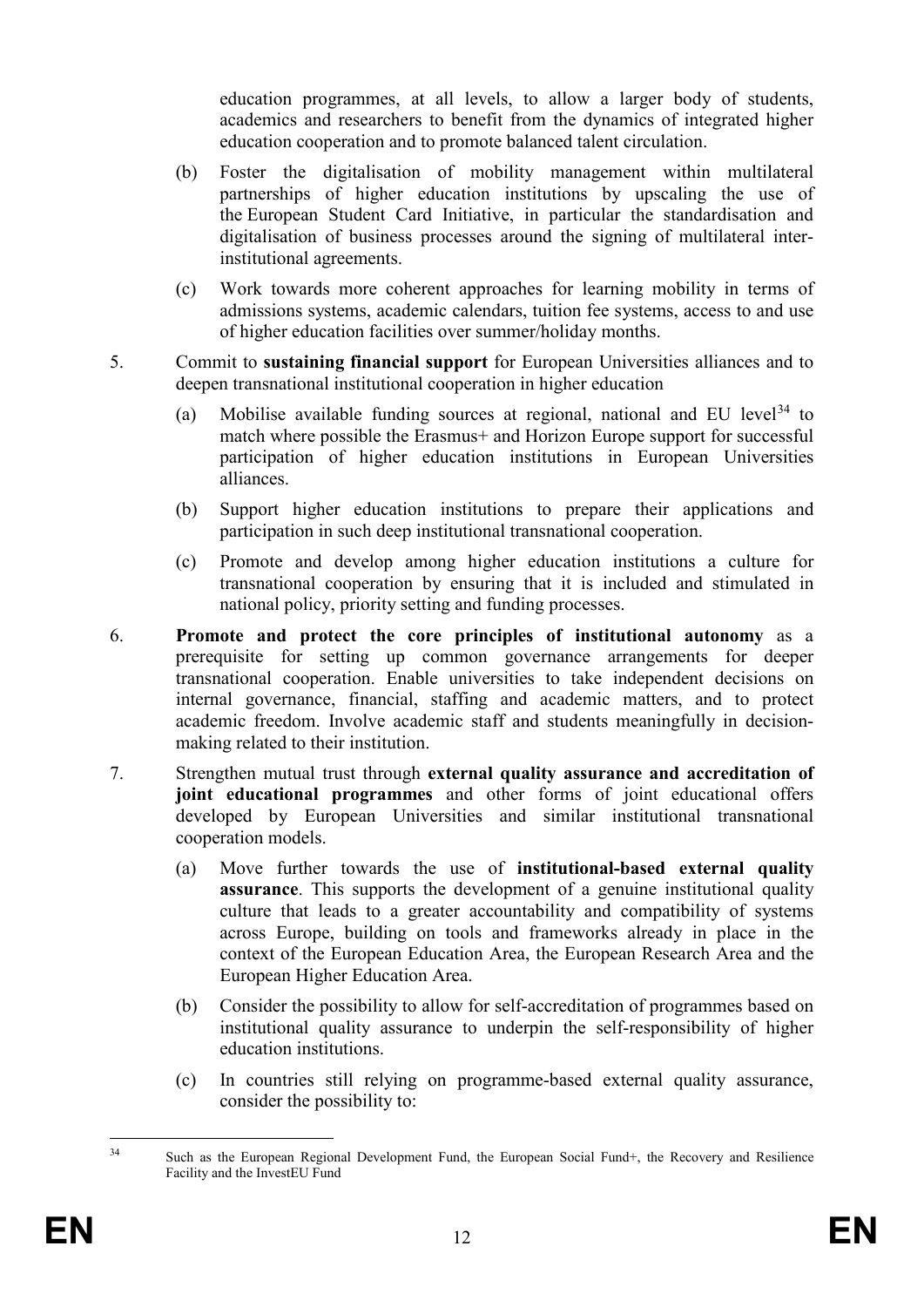- (i) enable the full implementation of the **European Approach for the Quality Assurance of Joint Programmes**, without further additional national requirements or conditions to the use of the European Approach;
- (ii) ensure that the external evaluation of joint transnational programmes can be done by one single agency registered in the **European Quality Assurance Register for Higher Education (EQAR)**[35](#page-13-0) and that the outcomes are automatically accepted in all other higher education systems concerned, without adding further national requirements or procedural steps; and
- (iii) ensure that re-accreditation of joint transnational programmes is required only for clearly substantial changes, with a view to enhance their agility.
- 8. Support the development of **high-quality virtual collaborative learning** as an integral part of teaching, learning and research, to foster and facilitate inclusive and student-centred transnational cooperation, that complements face-to-face interactions, and in particular to:
	- (a) Support higher education institutions to develop virtual collaborative on-line international learning models as an integral part of a hybrid education, including through leadership commitment, strategic planning, robust and internationalised pedagogical training and support services, and appropriate funding.
	- (b) Valorise and recognise in their career assessment the time spent by academics in the development of new innovative pedagogies through transnational cooperation.
	- (c) Support European Universities alliances and similar institutionalised cooperation models in their efforts to pool expertise and resources to develop and implement **joint digital strategies and shared interoperable IT infrastructure**, for example by granting mutual access to online learning and research environments, learning management systems, digital libraries or massive open online course (MOOC) platforms, training and support services, seamless access to findable, accessible, interoperable, and reusable (FAIR) data and other interoperable services.
	- (d) Support the piloting and testing of open source solutions to overcome common challenges, thus contributing to the interoperability, digital readiness, data sovereignty and responsibility of higher education systems.
- 9. Support higher education institutions in developing **interdisciplinary joint transnational education activities at all levels** (short cycles, Bachelor, Master, and Doctoral).
	- (a) Enable and facilitate **transnational challenge-based approaches** where learners from different disciplines, cultures and countries cooperate together with researchers, companies, cities, regions, non-governmental organisations and local communities in finding creative and innovative solutions to global challenges.

<span id="page-13-0"></span><sup>&</sup>lt;sup>35</sup> EQAR is the official register of national external quality assurance agencies that are in compliance with the commitments within the Bologna Process.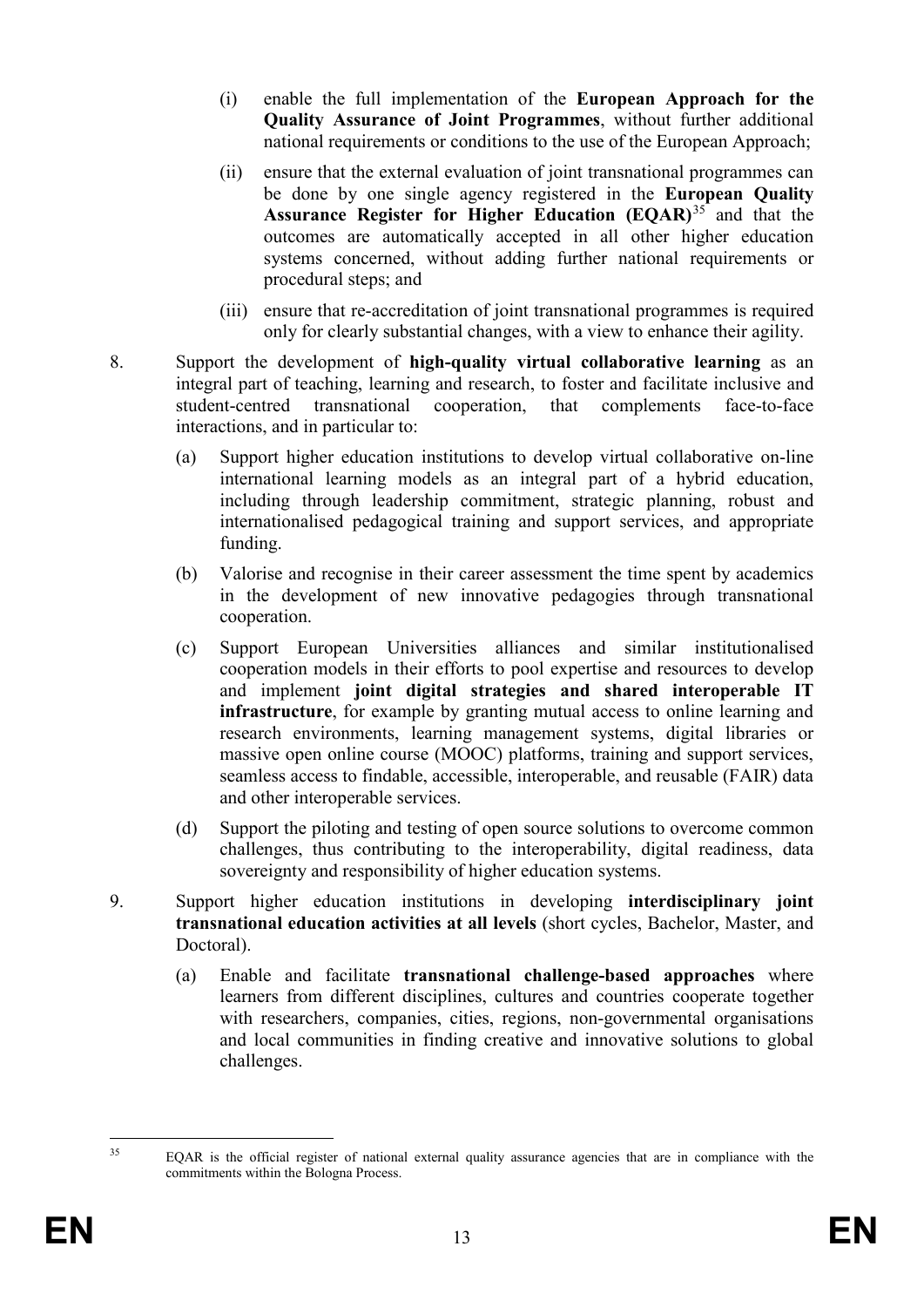- (b) Encourage the provision of high-quality life-long learning opportunities for everyone to facilitate upskilling and reskilling, with a focus on the most indemand areas.
- 10. Encourage higher education institutions to **involve learners, academics and researchers more in the governance** of higher education institutional transnational cooperation structures, and notably
	- (a) Encourage higher education institutions to reflect in the governance structures the increasingly diverse backgrounds of learners and staff as well as different employment and educational experiences, in line with the principles of inclusion and equality.
	- (b) Support capacity building for strong and effective leadership as an important driver for holistic institutional transnational cooperation.
	- (c) Promote gender balance in the governance structures.
	- (d) Establish opportunities for peer learning and bench learning to encourage and support initiatives whereby higher education institutions can share experiences and engage in mutual learning and knowledge exchange.

Member States are recommended to implement this Recommendation as soon as possible and submit an action plan to the Commission by *[insert date 6 months after adoption by Council]*  setting out the corresponding measures to be taken at national level to support the achievement of the objectives of this Recommendation by 2025 as essential steps towards a European Education Area.

# **HEREBY INVITES THE COMMISSION TO**:

- 11. In parallel to the analysis of on-going studies and other preparatory work, support the Member States and higher education institutions to pilot the use of existing European instruments as a step with a view to developing by mid-2024 of **a legal statute for alliances of higher education institutions**. Such statute would facilitate deeper, long-term and flexible transnational cooperation, allowing and facilitating the sharing of capacities, data, and exchange of staff, and the implementation of joint programmes, with the aim to award at the level of the alliance joint degrees, including a joint European degree.
	- (a) As a first step, provide financial support under Erasmus+ as from 2022 to those alliances of higher education institutions wishing to test, in the form of a pilot project, the implementation of existing European instruments<sup>36</sup>.
- 12. Examine options and necessary steps, in close cooperation with Member States, higher education institutions, student organisations and stakeholders, towards a **joint European degree** to be available by mid-2024. A joint European degree, to be delivered at national level, would attest learning outcomes achieved as part of transnational cooperation among several institutions, offered for example within European Universities alliances, and be based on a common set of European criteria. A European degree should be easy to issue, store, share, verify and authenticate, and recognised across the EU.
	- (a) Pilot as of 2022 under Erasmus+ the first steps towards a joint European degree, including gathering experiences with a view to develop European

<span id="page-14-0"></span><sup>&</sup>lt;sup>36</sup> One existing instrument is the European Groupings of Territorial Cooperation (EGTC) [https://ec.europa.eu/regional\\_policy/en/policy/cooperation/european-territorial/egtc/](https://ec.europa.eu/regional_policy/en/policy/cooperation/european-territorial/egtc/)